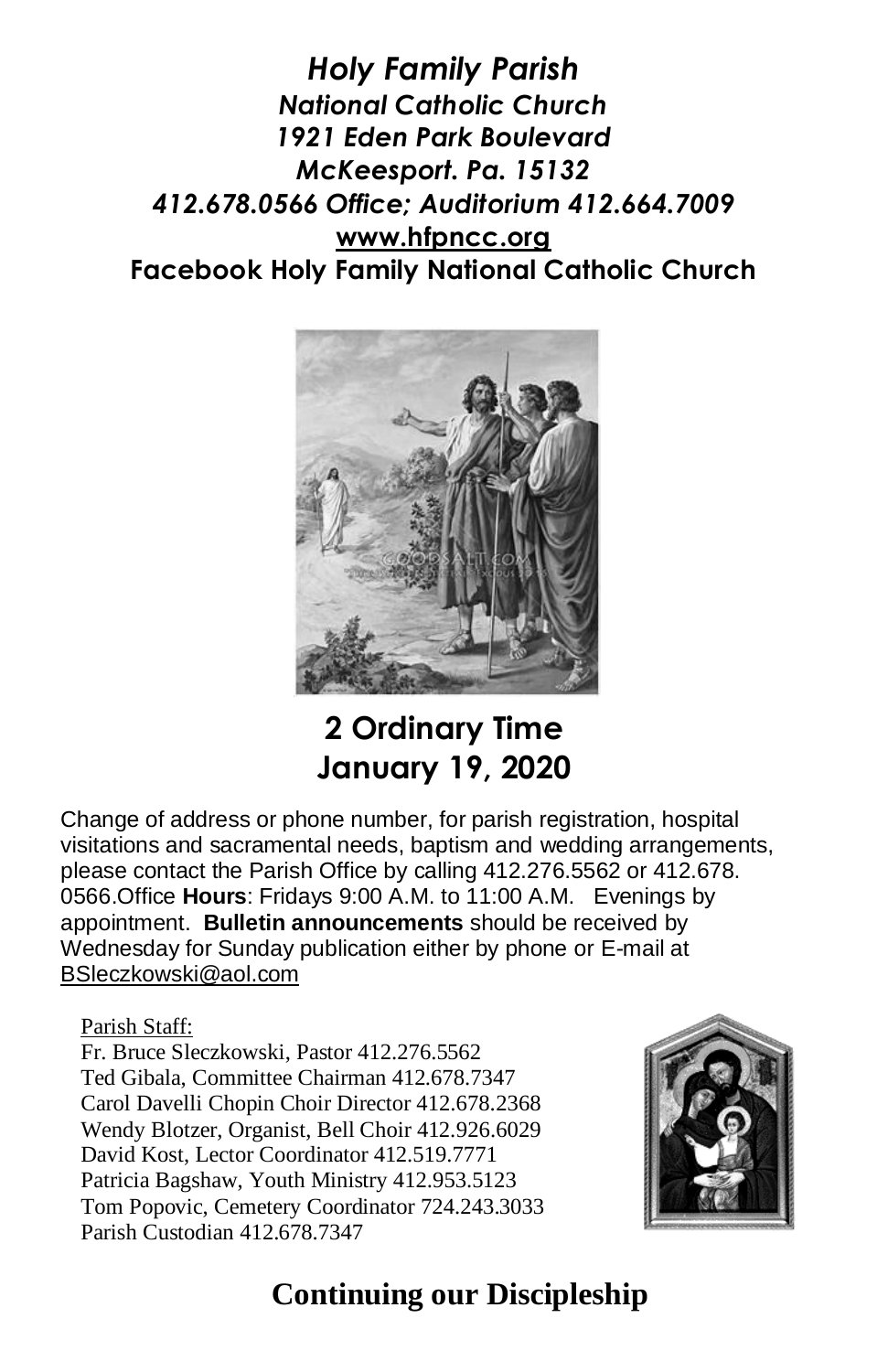### **SECOND SUNDAY ORDINARY TIME MASS LITURGY**

| <b>OPENING HYMN</b>                                                                | <b>Bulletin</b>      |  |  |  |  |  |
|------------------------------------------------------------------------------------|----------------------|--|--|--|--|--|
| PENITENTIAL RITE                                                                   | Page 66              |  |  |  |  |  |
| <b>ENTRANCE HYMN</b>                                                               | Isaiah 42: 1         |  |  |  |  |  |
| C: Here is My Servant Whom I uphold. My chosen One with<br>Whom I am pleased.      |                      |  |  |  |  |  |
| R: Upon Whom I have put My Spirit; He shall bring forth justice<br>to the nations. |                      |  |  |  |  |  |
| C: Glory be to the Father and to the Son and to the Holy Spirit.                   |                      |  |  |  |  |  |
| R: As it was in the beginning, is now, and ever shall be, world                    |                      |  |  |  |  |  |
| without end. Amen.                                                                 |                      |  |  |  |  |  |
| <b>KYRIE</b>                                                                       | Page 67              |  |  |  |  |  |
| <b>GLORIA</b>                                                                      |                      |  |  |  |  |  |
| <b>OPENING PRAYER</b>                                                              |                      |  |  |  |  |  |
| <b>LITURGY OF THE WORD</b>                                                         |                      |  |  |  |  |  |
| <b>First Reading</b>                                                               | Isaiah 49: 3,5-6     |  |  |  |  |  |
| <b>Responsorial Psalm</b>                                                          | Psalm 40             |  |  |  |  |  |
| R: Here I am Lord; I come to do Your will.                                         |                      |  |  |  |  |  |
| <b>Second Reading</b>                                                              | 1 Corinthians 1: 1-3 |  |  |  |  |  |
| Gospel Acclamations.                                                               | John 1: 14a, 12a     |  |  |  |  |  |
| L: Alleluia, Alleluia.                                                             |                      |  |  |  |  |  |
| R: The Word of God became flesh and dwelt among us. To those                       |                      |  |  |  |  |  |
| who accepted Him, He gave power to become children of                              |                      |  |  |  |  |  |
| God.                                                                               |                      |  |  |  |  |  |
| R: Alleluia, Alleluia.                                                             |                      |  |  |  |  |  |
| Gospel                                                                             | John 1: 29-34        |  |  |  |  |  |
| <b>SACRAMENT OF THE WORD</b>                                                       |                      |  |  |  |  |  |
| <b>LITURGY OF THE FAITHFUL</b>                                                     |                      |  |  |  |  |  |
| <b>NICENE CREED</b>                                                                | Page 71              |  |  |  |  |  |
| <b>GENERAL INTERCESSION</b>                                                        |                      |  |  |  |  |  |
| R: Lord, Hear our Prayer                                                           |                      |  |  |  |  |  |
| <b>OFFERTORY</b>                                                                   | Page 73              |  |  |  |  |  |
| THE GREAT THANKSGIVING                                                             |                      |  |  |  |  |  |
| <b>EUCHARISTIC PRAYER 4</b>                                                        | Page 88              |  |  |  |  |  |
| <b>SIGN OF PEACE</b>                                                               |                      |  |  |  |  |  |
| <b>COMMUNION</b>                                                                   | Page 98              |  |  |  |  |  |
| POST COMMUNION PRAYER                                                              |                      |  |  |  |  |  |
| <b>CONCLUDING RITE</b>                                                             |                      |  |  |  |  |  |
| <b>DISMISSAL BLESSING</b>                                                          | Page 100             |  |  |  |  |  |
| <b>CLOSING HYMN</b>                                                                | <b>Bulletin</b>      |  |  |  |  |  |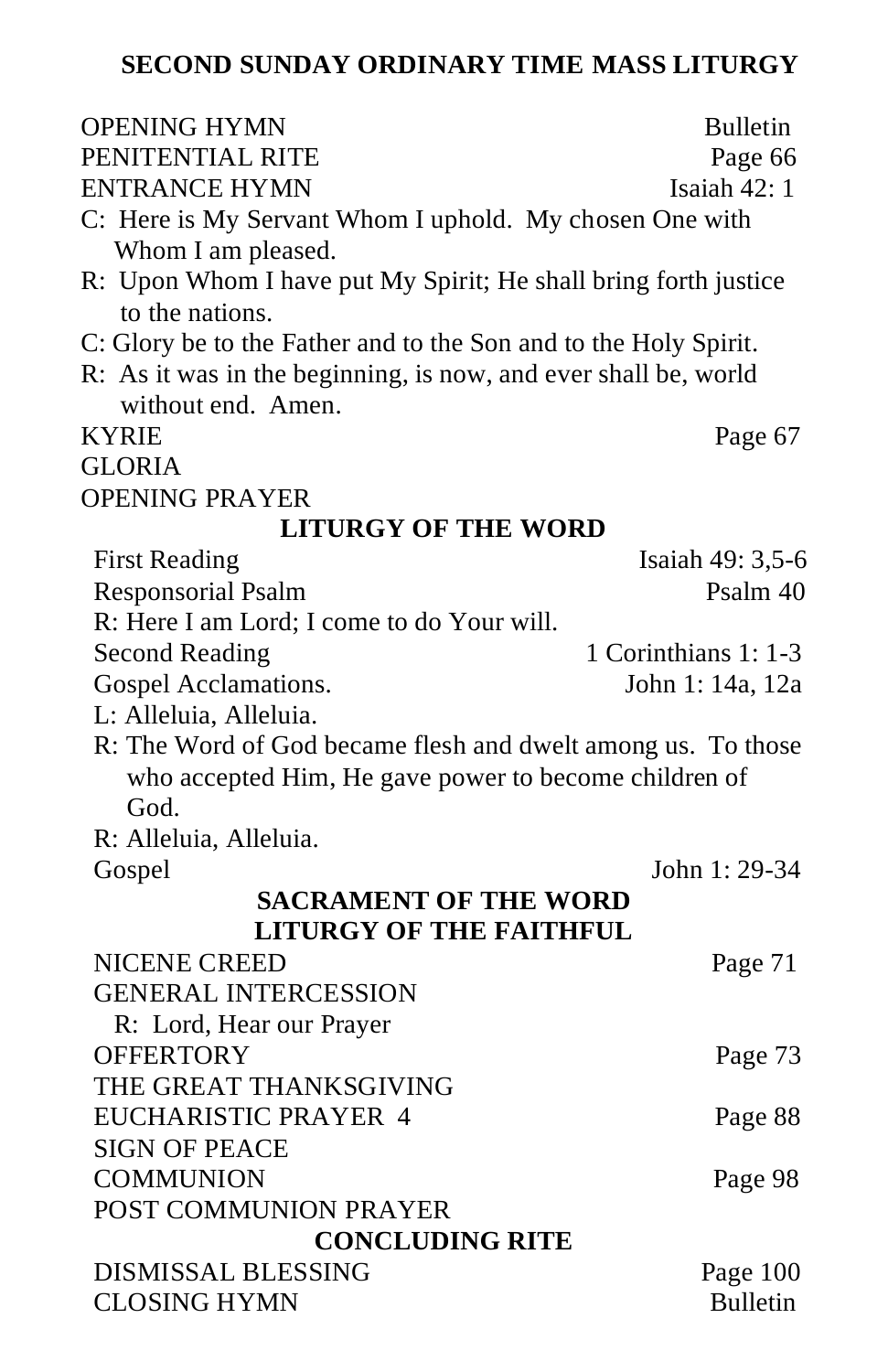#### **"Blessed is He"** PNCC Hymnal 196 verses 1 & 2

Blessed is he who trusts in God Almighty And he who hopes in God's most gracious mercy. He shall acknowledge, God is my protector In life's dark journey I shall fear no danger. I shall fear no danger.

From all the pow'rs of evil God shall save him Of nature's forces, he shall ne'er fall victim. Under the pinions of the Lord Almighty, In God's protection, he shall dwell in safety, He shall dwell in safety.

Savior we heed Thy won'drous invitation, And we accept the strength of Thy protection. Lord in Thy mercy, keep us safe forever, And in life's journey, Lord, forsake us never Lord forsake us never!

### **Closing Hymn: "Love Divine, All Love Excelling"** CC Hymnal 352 verses 1, 2, & 3

Love divine, all love excelling, Joy of heav'n to earth come down Fix in us your humble dwelling, All your faithful mercies crown Jesus source of all compassion, love unbounded love all pure Visit us with your salvation, let your love in us endure.

Come almighty to deliver, let us all your life receive Suddenly return and never, never more your temples leave. Lord we would be always blessing, Serve you as your hosts above Pray and praises you without ceasing, Glory in your precious love.

Finish then your new creation, pure and spotless, gracious Lord Let us see your great salvation, perfectly in you restored Changed from glory into glory, till in heav'n we take our place Till we sing before th'almighty, Lost in wonder, love and praise.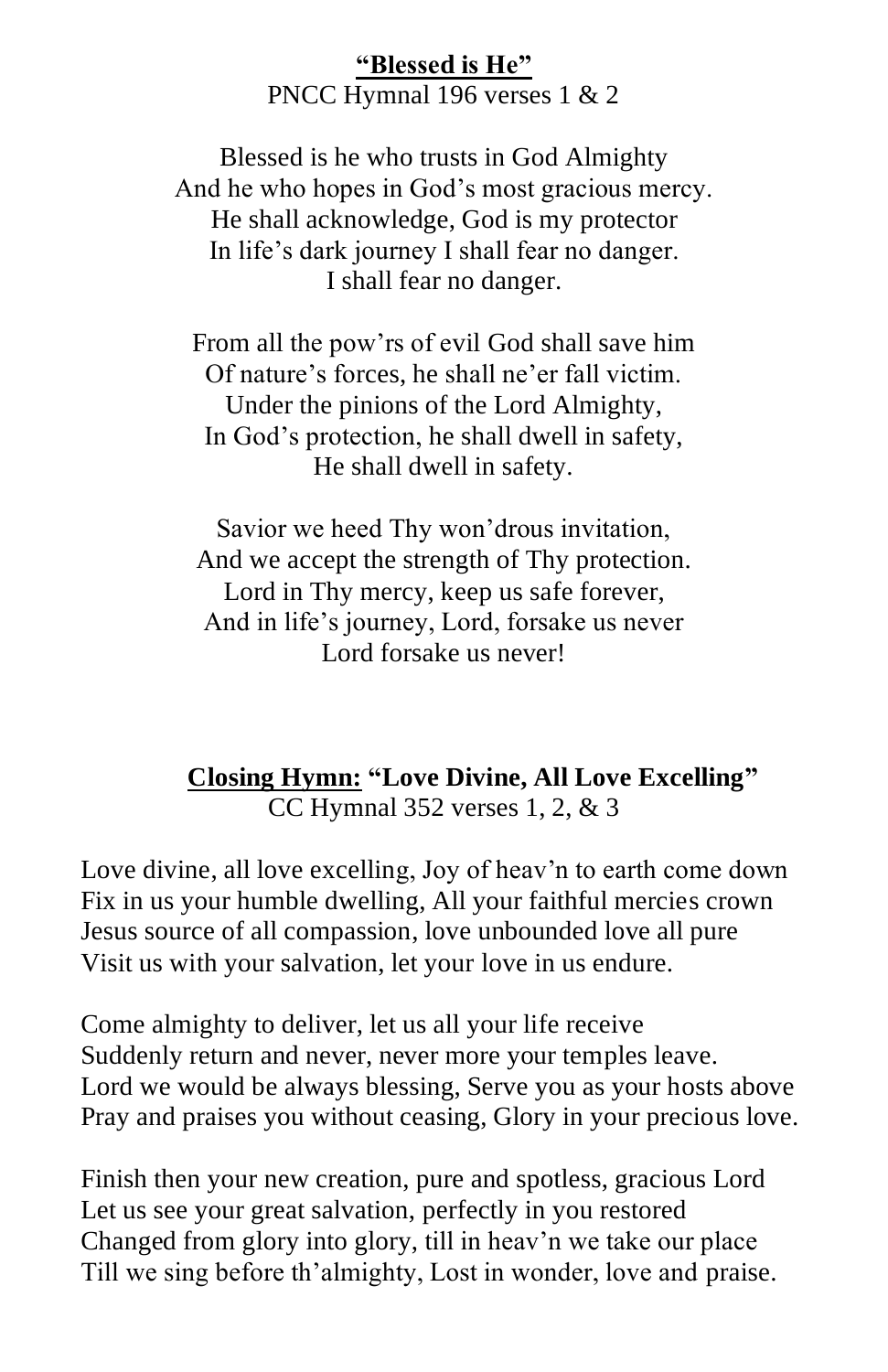## **This Week**

| Sunday, January 19, 2020                                | <b>Ordinary 2</b> |
|---------------------------------------------------------|-------------------|
| <b>Holy Mass</b>                                        | 9:00 A.M.         |
| + Agnes & +John Belkowski Int. Claudia LoBue; +Irene    |                   |
| <b>Jugan</b> Int. PNU District 5                        |                   |
| <b>SOCL</b>                                             | $10:15$ A.M.      |
| Fellowship Hour                                         | $10:15$ A.M.      |
| <b>Holy Mass</b>                                        | 11:00 A.M.        |
| <b>PNU District 5 Teleconference Meeting</b>            | 7:00 P.M.         |
| <b>Wednesday, January 22, 2020</b>                      |                   |
| <b>Bible Study</b>                                      | 6:00 P.M.         |
| Chopin Choir Rehearsal                                  | 7:00 P.M.         |
| Thursday, January 23, 2020                              |                   |
| <b>Annunciation Bell Choir Rehearsal</b>                | 6:30 P.M.         |
| Sunday, January 26, 2020                                | <b>Ordinary 3</b> |
| <b>Music Scholarship Sunday</b>                         |                   |
| <b>Holy Mass</b>                                        | 9:00 A.M.         |
| +Phillip Kotulsky (8th Ann.) Int. Mrs. Mildred Kotulsky |                   |
| and Family; +Maxine Juliano Int. Mrs. Helen Mulac       |                   |
| <b>SOCL</b>                                             | $10:15$ A.M.      |
| Spojnia Branch 132 Annual Meeting                       | 10:15 A.M.        |
| Fellowship Hour                                         | 10:15 A.M.        |
| <b>Holy Mass</b>                                        | 11:00 A.M.        |
| <b>Youth Convocation Teleconference Meeting</b>         | 7:00 P.M.         |

Today at the end of the 9:00 A.M. Holy Mass, a Tree of Life Memorial Stone will be presented to the daughters of the late PNU CEO +Irene Jugan donated by PNU District 5 to be placed under our Tree of Life in the Narthex. A group picture will follow.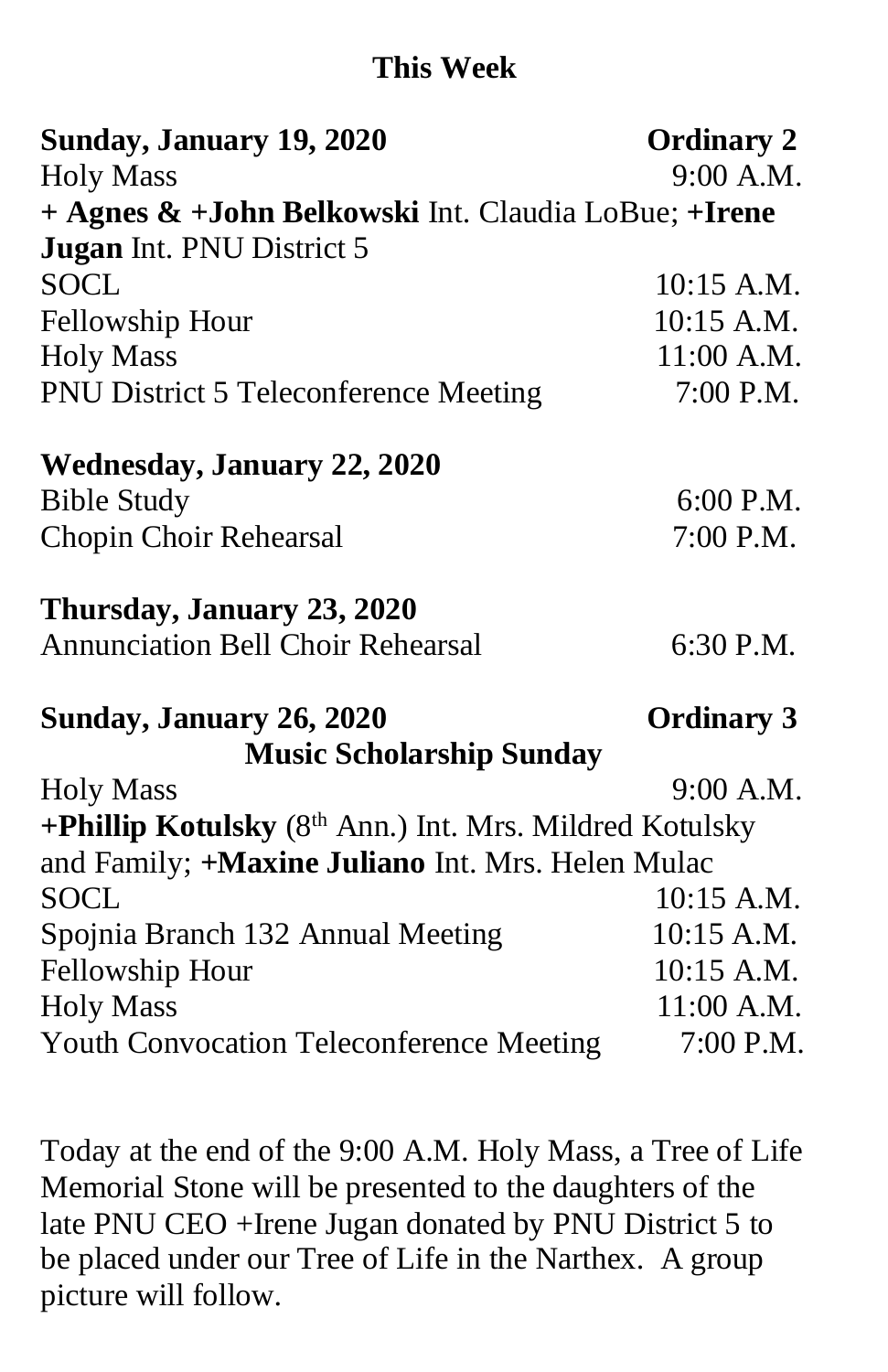#### **Mark Your Calendars-Future Pierogi Sales**

January 29, 30 preparation, sale January 31; Feb. 19, 20 preparation sale Feb. 21; March 11,12 preparation, sale March 13; April 1,2 preparation sale April 3; April 29, 30 preparation, sale May 1; May 13, 14 preparation sale May 15. Call Carol Burlikowski, coordinator with any questions @ 412.398.0162

#### **+20 K+M+B+20**

*Epiphany Visitations: Home Blessing for the New Year, please contact Fr. Bruce to plan arrangements. Blessed Charcoal, Incense, Chalk and Liturgy pamphlets are available in the parish narthex for self- home blessings.*

### **Today's Sunday Ministry**

| 9:00 A.M.                    | $11:00$ A.M.  |
|------------------------------|---------------|
| Greeter: C. Trumpe           | A. Fioravanti |
| Lectors: Yellow Team         | B. Zaucha     |
| Ushers: T. Gibala $&$ L. Guy | J. Wagner     |

#### **Next Sunday Ministries**

| $9:00$ A.M.                      | $11:00$ A.M.  |
|----------------------------------|---------------|
| Greeter: M. Sleczkowski          | A. Fioravanti |
| Lectors: Red Team                | B. Zaucha     |
| Ushers: S. Tadajski & J. Bagshaw | J. Wagner     |

#### **Winter Clothes-less Clothes Drive**

Today is the last chance to donate to the Winter Clothesless Clothes Drive. Proceeds to benefit our McKeesport charities, the Intersection and Salvation Army where they can use the money for what they need. Located in the back of the Church are boxes designated for financial donations. All checks are to be made out to the Holy Family YMSR Branch 70. Your generosity is greatly appreciated.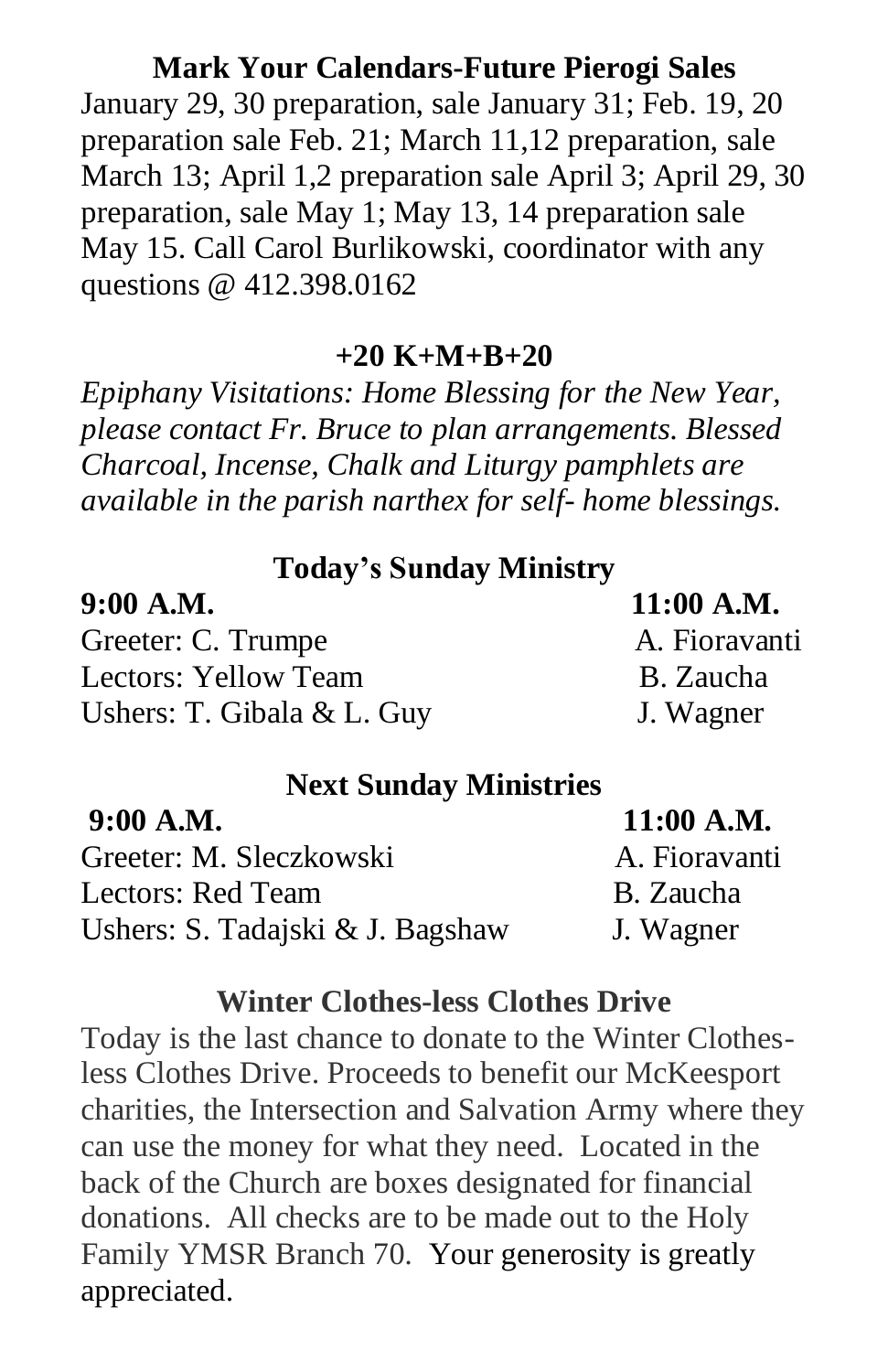**2 nd Sunday Ordinary Time Word Search**

| Ε | N | S | ٥ | н | C | ٧ | A  | E | н | m<br>LAMB                     |
|---|---|---|---|---|---|---|----|---|---|-------------------------------|
| И |   | А | м | D | В | E | N  |   | E | SIN                           |
| B | E | S | ٥ | S | w | А | L  | ٥ | И | <b>ISRAEL</b>                 |
| S | А | ٧ | P | Y | А | S | т  | E | ۰ | <b>WATER</b><br><b>SPIRIT</b> |
| S | R | P | A |   |   | R | \$ |   | И | <b>HEAVEN</b>                 |
| E | s | А |   | E | R | ۰ | S  |   | W | w<br><b>DOVE</b>              |
| Ν |   | В |   |   | н |   | Н  | A | E | <b>BAPTISE</b>                |
| T |   | т | s | C | S | ۰ | т  | R |   | <b>HOLY</b><br><b>WITNESS</b> |
| ı |   | N | E |   | Y | E | ٧  | ٥ | D | <b>CHOSEN</b>                 |
| W | E | S | И |   | R | A | т  | A | W | ONE                           |
|   |   |   |   |   |   |   |    |   |   |                               |

## **Music Scholarship Sunday**

This program was established at the XII General Synod held in Manchester, N. H. In the last 53 years, the Music Scholarship program has awarded over 1103 individuals a financial incentive to continuing their musical studies to enhance the Music Ministry of the PNCC. Many of our own Holy Family members were recipients in the past through your generous support. A special envelope can be found in you Fair Share packets.

NUC applications for the 2020 scholarships can be found on the website: [www.nucmusicscholarship.weebly.com.](http://www.nucmusicscholarship.weebly.com/) Deadline for applying is May 1, 2020.

## **Continuing our Discipleship**

In the Bible, Christ's final command to His followers is to "Therefore, as you go, disciple people in all nations, baptizing them in the name of the Father, and the Son, and the Holy Spirit" (Matthew 28:19). The PNCC has taken this command very seriously, but what does it mean to the uninitiated? What does it mean to *be* a disciple of Christ, much less to *make* more disciples? Pray upon it.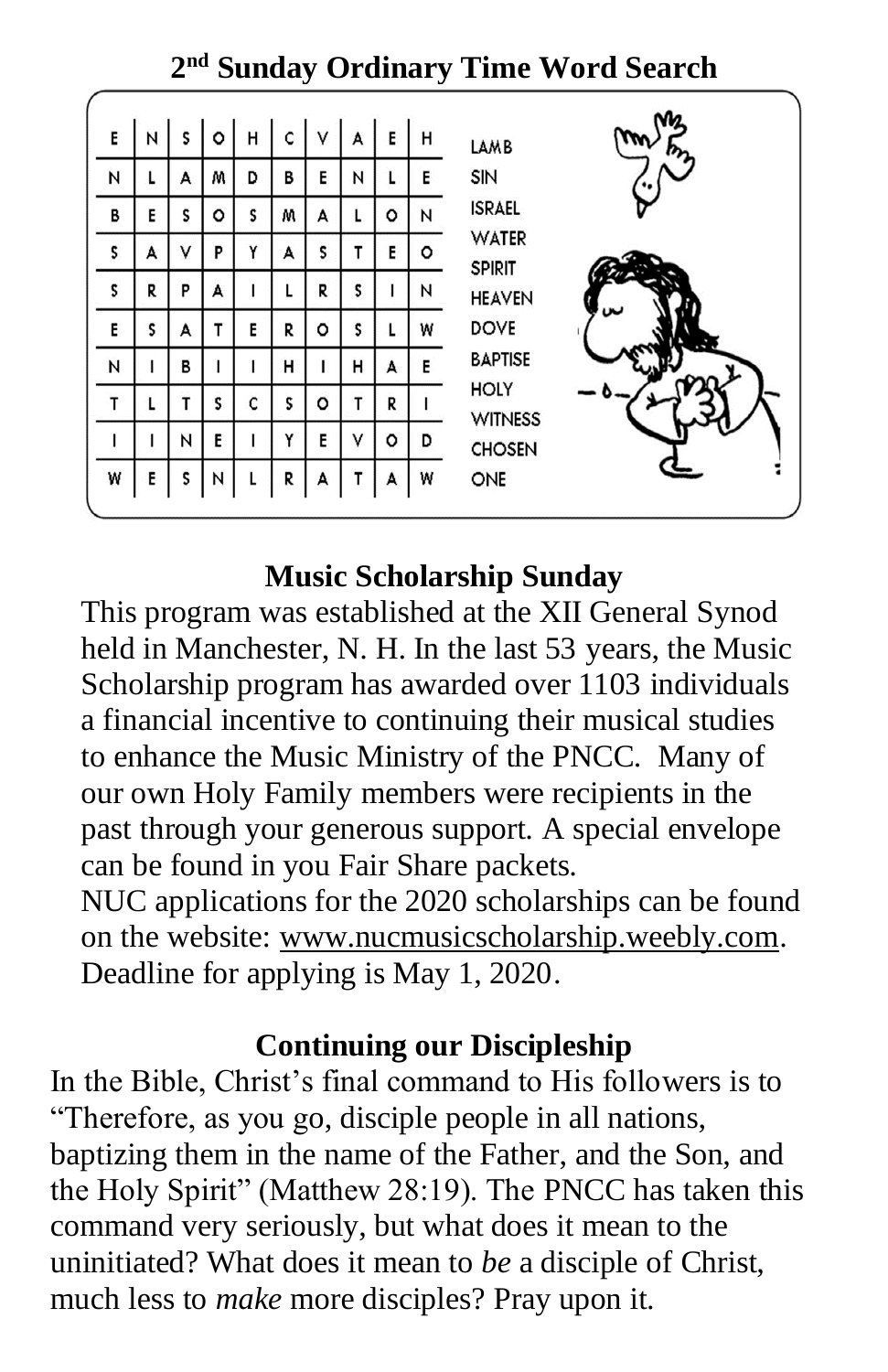## **Polish National Union News**

The annual meeting of PNU Branch 132 will be held Sunday, January  $26<sup>th</sup>$  after the 9:00 A.M. Mass. During the meeting, elections will take place. All Spojnia Branch 132 members are encouraged to attend.

The quarterly meeting for PNU District 5 scheduled for January is going to be a teleconference meeting on Sunday, January 19, 2019 beginning promptly at 7:00pm. To participate in the teleconference, please dial 1-800- 977-8002, when prompted, enter the participant code: 086657# Wait for the moderator, Melissa Snee, to start the meeting. You can join this teleconference using any phone – house or cell. All PNU-Spojnia members should participate.



## **Valentine Pork Roast Dinner**



## **Upcoming Church National Events**

 $20<sup>th</sup>$  Annual Mission & Evangelism Workshop March 27-29 Temperance, Michigan 75th Annual YMSR/PNCC Bowling Tournament May 29-31 HMRC Lancaster NY 3<sup>rd</sup> Annual YMSR Spiritual Retreat June 18-20 Bishop Hodur Retreat/Recreational Center, Waymart, PA 2020 Youth Convocation July 20-24 Mercyhurst University, Erie, PA